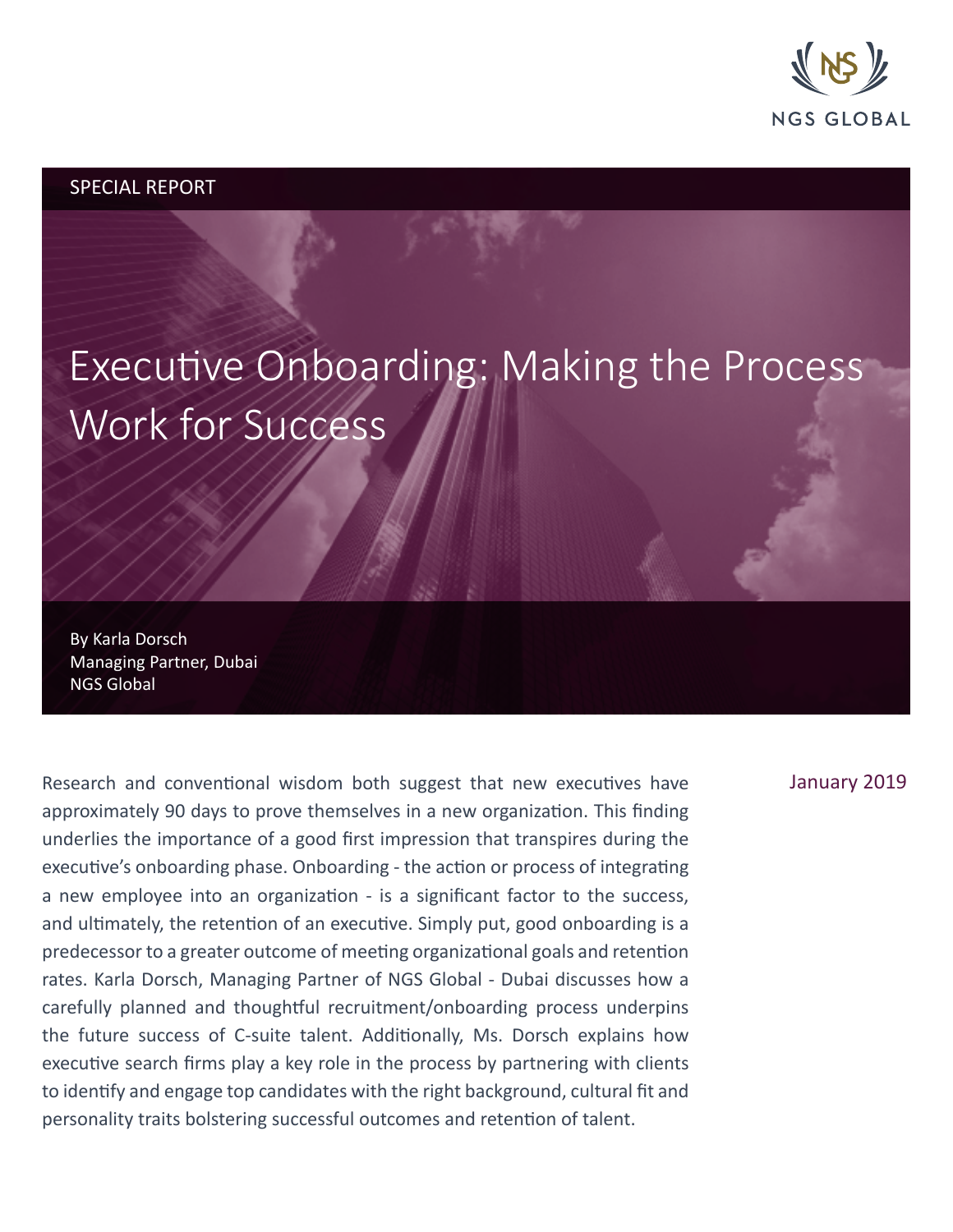#### **ONBOARDING STUDIES**

Both academic researchers and those responsible for onboarding understand that the best programs are those that are based on solid research and make sense in practice.

Research analysis has shown:

- Half of all senior executive hires are pushed out, fail or quit within their first 18 months in a new organization.
- 32% of global executives say the onboarding they experienced was poor.
- Estimates vary, but the cost of a single failed executive level role can be as high as \$2.7 million.
- Companies that engage in formal onboarding by implementing step-by-step programs for new executives are more effective in producing successful results than those that do not.

Interpretation of these findings suggest that a formal orientation process focusing heavily on sharing organizational structure,



culture, and how things get done, plus a written plan are key elements of assimilating a new executive into an organization; however, small things— like greeting them warmly, taking them to lunch, and providing a functioning workstation on Day 1 are just as critical. Many

organizations believe that the most important day on the job for a new hire is the first day and in response, the CEO will take the new executive to lunch. Studies show the trajectory of a new hire's success is set as early as the first two weeks, hence, it is important to make the first day a special one.

#### **ONBOARDING EXECUTIVES VS. NON-EXECUTIVE PERSONNEL**

Corporate organizations understand that executive onboarding differs from traditional onboarding. Getting executives up to speed quickly is critical because leadership positions are highly visible and face significantly greater performance expectations impacting the organizations bottom line. Executives have more stakeholders with whom to interact and are normally brought in to help with strategic initiatives that may require changing the work environment rather than fitting into it. They are often confronted with unique and challenging situations that require solutions. Because of the delineated differences above, it is important to review several best practices that organizations can implement into the formal onboarding process.

#### **BEST PRACTICES FOR POSITIVE RESULTS**

Effective onboarding is the key to accelerating success and reducing risk for new hires as well as facilitating higher levels of employee satisfaction. Implementation of three roles in the detailed onboarding plan can increase the likelihood for positive results exponentially. An Orientation Navigator can assist the executive in the orientation phase, completing new employee documents and navigating the day-to-day challenges of working at the company. A Peer Mentor, usually another leader, serves as both "buddy" and mentor, providing moral support as well as ensuring the new hire gains an understanding of the people and processes important for getting things done. A Transition Mentor serves over a longer term as a sounding board and coach outside the peer group, assisting in a variety of ways to promote the executive's growth, development, and success as a leader. Finally, any onboarding process is significantly compromised without the active participation of the CEO, meeting regularly with the executive to clarify expectations and solve problems.

During the onboarding phase, newly placed executives can play a crucial role in their own assimilation by building informal power increasingly important and valued. Informal power encompasses the combined elements of internal networking, expertise gained by showing - not telling and displaying interest in others. Building a strong internal network, even if a new executive's preferences for behaviors, relationships, attitudes, values and the environment exactly match their new organization's culture on paper, doesn't matter until the members of the organization hear it, see it and believe it. Therefore, it is important to converge into an organization before trying to evolve it.

Executive search firms can play an integral part in the future success of newly placed executives by partnering with clients before, during and after the selection process, talking to clients about onboarding from the outset and part of the client's strategic plan. Too often, selection is focused on technical skills, knowledge and experience; little attention is paid to the "softer" factors such as cultural or psychological fit with other team members. By using their expertise in executive recruitment and selection, search firms are more apt to identify the most qualified talent using a matrix of experience, leadership capabilities, cultural fit and personality traits that best fit the specific role. Failures in executive placements almost always come back to either poor fit, delivery, adjustment or onboarding.

Given the critical role that C-suite leaders play in business transformation, hiring new talent is a huge investment and clients need to consciously manage the risk thorough preparation. It's about getting the framework right - in terms of organizational design, rules of engagement and support network - to create a climate in which the incoming leader can achieve success. Getting the selected candidate's signature on a contract should never be the end of it,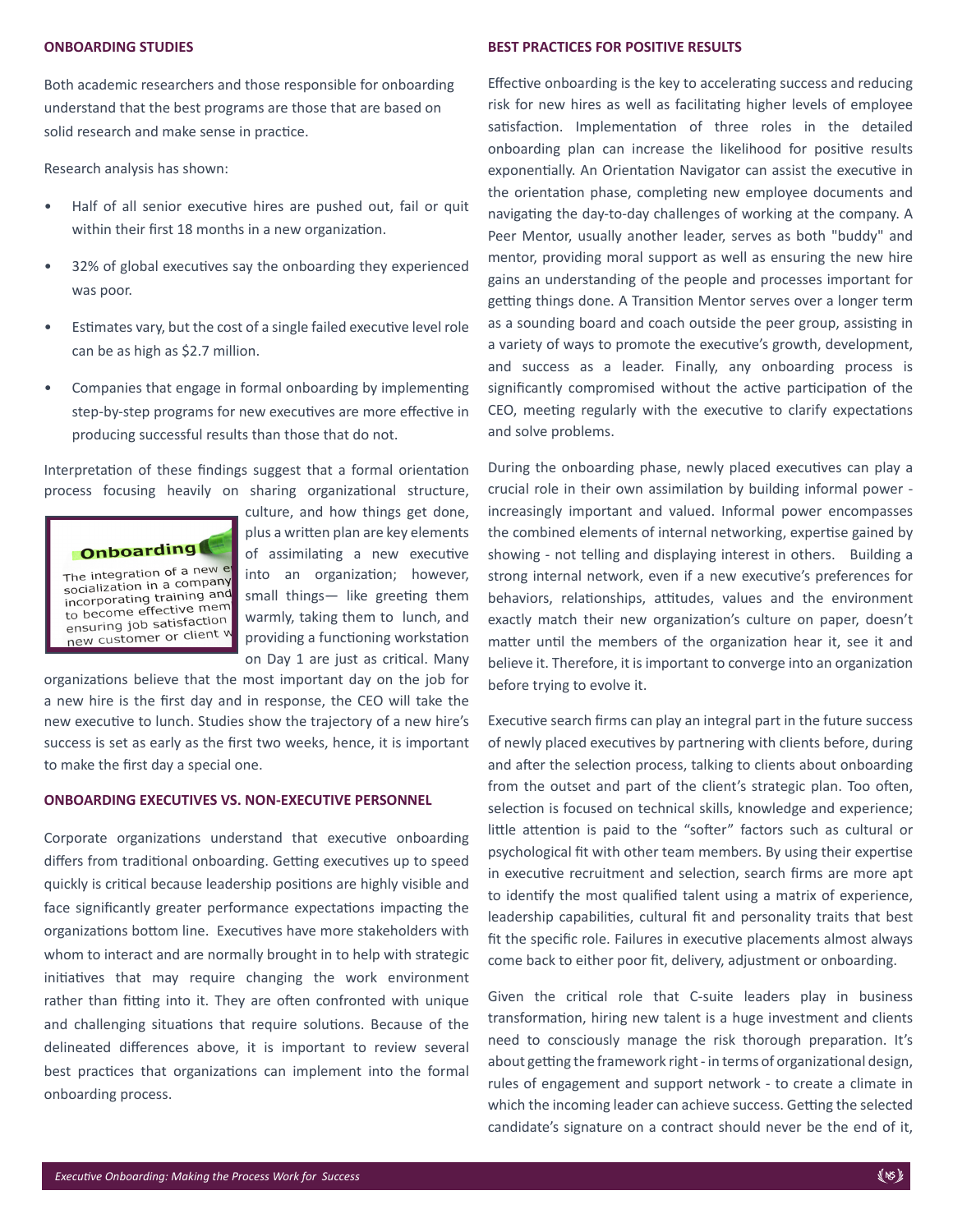but the pivot point. Success demands a balanced approach, with input from executive search partners managing the situation in tandem with the client to flag issues and take corrective action over an extended period during onboarding. As cross-industry moves become more common, culture inevitably enters the equation, thus executive search firms and their clients need to observe due diligence to ensure they not only land the best candidates but hang on to them.

#### **FINAL THOUGHTS**

As the future success of an organization is reliant on strong leadership and profitable performance, it is imperative that executives are viewed as showing a high level of integrity, ability to inspire others with positivity, commitment and passion about their mission, innovative ideas and an insightful collaborator, key elements to great leadership. This is hard to achieve without a great onboarding process for executives which provides the tools, knowledge and structure they require to build strong relationships and success in their role. Theodore Roosevelt said, "The most important single ingredient in the formula of success is knowing how to get along with people." Strong relationships will strengthen the company in two key ways, performance and dedication. A thoughtfully planned executive onboarding process has a long-lasting effect and is the linchpin to success.



#### **Endnotes**

<sup>1</sup>Smart, B. (1999). Top grading: How leading companies win by hiring, coaching, and keeping the best people. Upper Saddle River, NJ: Prentice Hall.

2 Watkins, M. (2003). The first 90 days. Boston, MA: Harvard Business School Press.

3 Pomeroy, A. (2006). Better executive onboarding processes needed. HR Magazine, 51, 16.

4 Bauer, T. N., Bodner, T., Erdogan, B., Truxillo, D. M., & Tucker, J. S. (2007). Newcomer adjustment during organizational socialization: A meta-analytic review of antecedents, outcomes and methods. Journal of Applied Psychology, 92, 707-721; Cable, D. M. & Parsons, C. K. (2001).

5 Bauer, Tayla. "Onboarding New Employees." SHRM, 17 Oct. 2017, www.shrm.org/ hr-today/trends-and-forecasting/special-reports-and-expert-views/Documents/ Onboarding-New-Employees.pdf.

<sup>6</sup>Ross, W E, et al. "Executive Onboarding: Ensuring the Success of the Newly Hired Department Chair." Current Neurology and Neuroscience Reports., U.S. National Library of Medicine, May 2014, www.ncbi.nlm.nih.gov/pubmed/24667516.

<sup>7</sup>Bradt, George. "Executive Onboarding: The Key to Accelerating Success and Reducing Risk in a New Job." Forbes, Forbes Magazine, 25 Jan. 2018 www.forbes. com/sites/georgebradt/2012/02/15/executive-onboarding-the-key-to-acceleratingsuccess-and-reducing-risk-in-a-new-job/#2861ae6421ab.

<sup>8</sup>Bradt, George. "Executive Onboarding: The Key to Accelerating Success and Reducing Risk in a New Job." Forbes, Forbes Magazine, 25 Jan. 2018 www.forbes. com/sites/georgebradt/2012/02/15/executive-onboarding-the-key-to-accelerating success-and-reducing-risk-in-a-new-job/#2861ae6421ab.

#### **ABOUT NGS GLOBAL**

With offices across the Americas, Europe, Africa and Asia, NGS Global provides the extensive resources of major global executive search firms along with high-touch service, accelerated completion cycles and superior candidate access made possible by a mid-sized platform without external shareholders. Through our commitment to industry expertise, cultural knowledge and partner-led search execution, we deliver exceptional value to our clients*.*